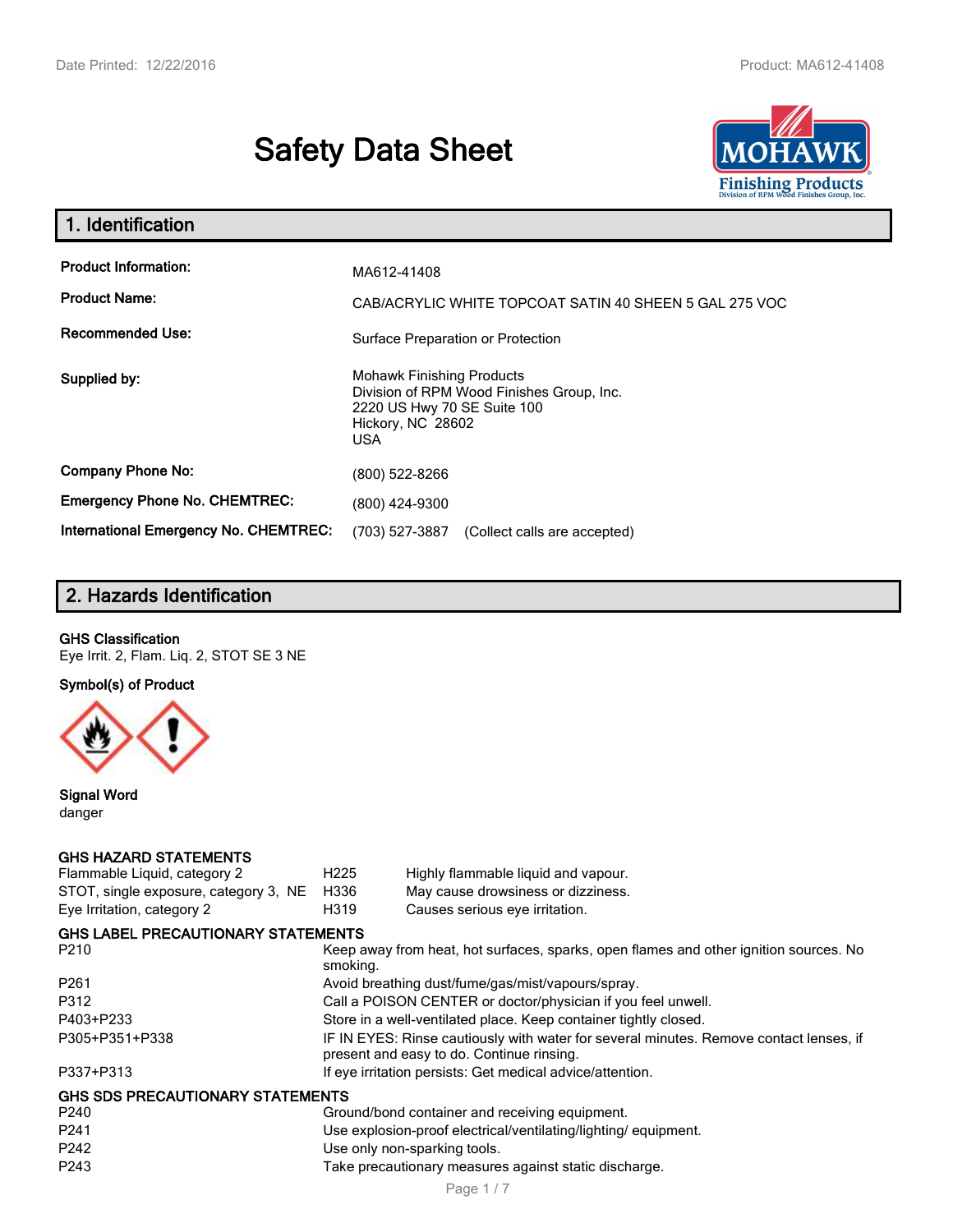## **3. Composition/Information on ingredients**

| <b>Chemical Name</b>               | CAS-No.               | <u>Wt. %</u>               | <b>GHS Symbols</b>    | <b>GHS Statements</b>                    |
|------------------------------------|-----------------------|----------------------------|-----------------------|------------------------------------------|
| acetone                            | 67-64-1               | 40-55                      | GHS02-GHS07           | H225-302-319-336                         |
| p-chlorobenzotrifluoride           | $98 - 56 - 6$         | $10 - 25$                  | No Information        | No Information                           |
| titanium dioxide                   | 13463-67-7            | $10 - 25$                  | No Information        | No Information                           |
| mak                                | 110-43-0              | $1.0 - 2.5$                | GHS02-GHS06           | H <sub>226</sub> -302-331                |
| eep                                | 763-69-9              | $1.0 - 2.5$                | GHS06                 | H <sub>331</sub>                         |
| butanol                            | 71-36-3               | $1.0 - 2.5$                | GHS02-GHS05-<br>GHS07 | H226-302-315-318-332-335-336             |
| dipropyl ketone                    | 123-19-3              | $1.0 - 2.5$                | GHS02-GHS07           | H <sub>226</sub> -332                    |
| n-butyl acetate                    | 123-86-4              | $0.1 - 1.0$                | GHS02-GHS07           | H <sub>226</sub> -336                    |
| 2,6-dimethyl-4-heptanone<br>silica | 108-83-8<br>7631-86-9 | $0.1 - 1.0$<br>$0.1 - 1.0$ | GHS02-GHS06<br>GHS06  | H226-302-312-331-335<br>H <sub>331</sub> |

The exact percentage (concentration) of ingredients is being withheld as a trade secret.

The text for GHS Hazard Statements shown above (if any) is given in the "Other information" Section.

## **4. First-aid Measures**



FIRST AID - EYE CONTACT: IF IN EYES: Rinse cautiously with water for several minutes. Remove contact lenses, if present and easy to do. Continue rinsing. If eye irritation persists: Get medical advice/attention.

FIRST AID - SKIN CONTACT: IF ON SKIN: Gently wash with plenty of Soap and Water. If skin irritation occurs: Get medical advice/ attention.

FIRST AID - INGESTION: IF SWALLOWED: rinse mouth. Do NOT induce vomiting. IF exposed or if you feel unwell: Call a POISON CENTER or doctor/physician.

FIRST AID - INHALATION: IF INHALED: If breathing is difficult, remove victim to fresh air and keep at rest in a position comfortable for breathing. IF exposed or if you feel unwell: Call a POISON CENTER or doctor/physician.

## **5. Fire-fighting Measures**

**SPECIAL FIREFIGHTING PROCEDURES:** Evacuate all persons from the fire area to a safe location. Move non-burning material, as feasible, to a safe location as soon as possible. Fire fighters should be protected from potential explosion hazards while extinguishing the fire. Wear self-contained breathing apparatus (SCBA) and full fire-fighting protective clothing. Thoroughly decontaminate all protective equipment after use. Containers of this material may build up pressure if exposed to heat (fire). Use water spray to cool fire-exposed containers. Use water spray to disperse vapors if a spill or leak has not ignited. DO NOT extinguish a fire resulting from the flow of flammable liquid until the flow of the liquid is effectively shut off. This precaution will help prevent the accumulation of an explosive vapor-air mixture after the initial fire is extinguished.

**FIREFIGHTING EQUIPMENT:** This is a NFPA/OSHA Class 1B or less flammable liquid. Follow NFPA30, Chapter 16 for fire protection and fire suppression. Use a dry chemical, carbon dioxide, or similar ABC fire extinguisher for incipeint fires. Water may be used to cool and prevent rupture of containers that are exposed to heat from fire.

## **6. Accidental Release Measures**

#### **ENVIRONMENTAL MEASURES:** No Information

**STEPS TO BE TAKEN IN CASE MATERIAL IS RELEASED OR SPILLED:** Follow personal protective equipment recommendations found in Section VIII. Personal protective equipment needs must be evaluated based on information provided on this sheet and the special circumstances created by the spill including; the material spilled, the quantity of the spill, the area in which the spill occurred, and the training and the expertise of employees in the area responding to the spill. Never exceed any occupational exposure limits. Shut off ignition sources; including electrical equipment and flames. Do not allow smoking in the area. Do not allow the spilled product to enter public drainage system or open waterways.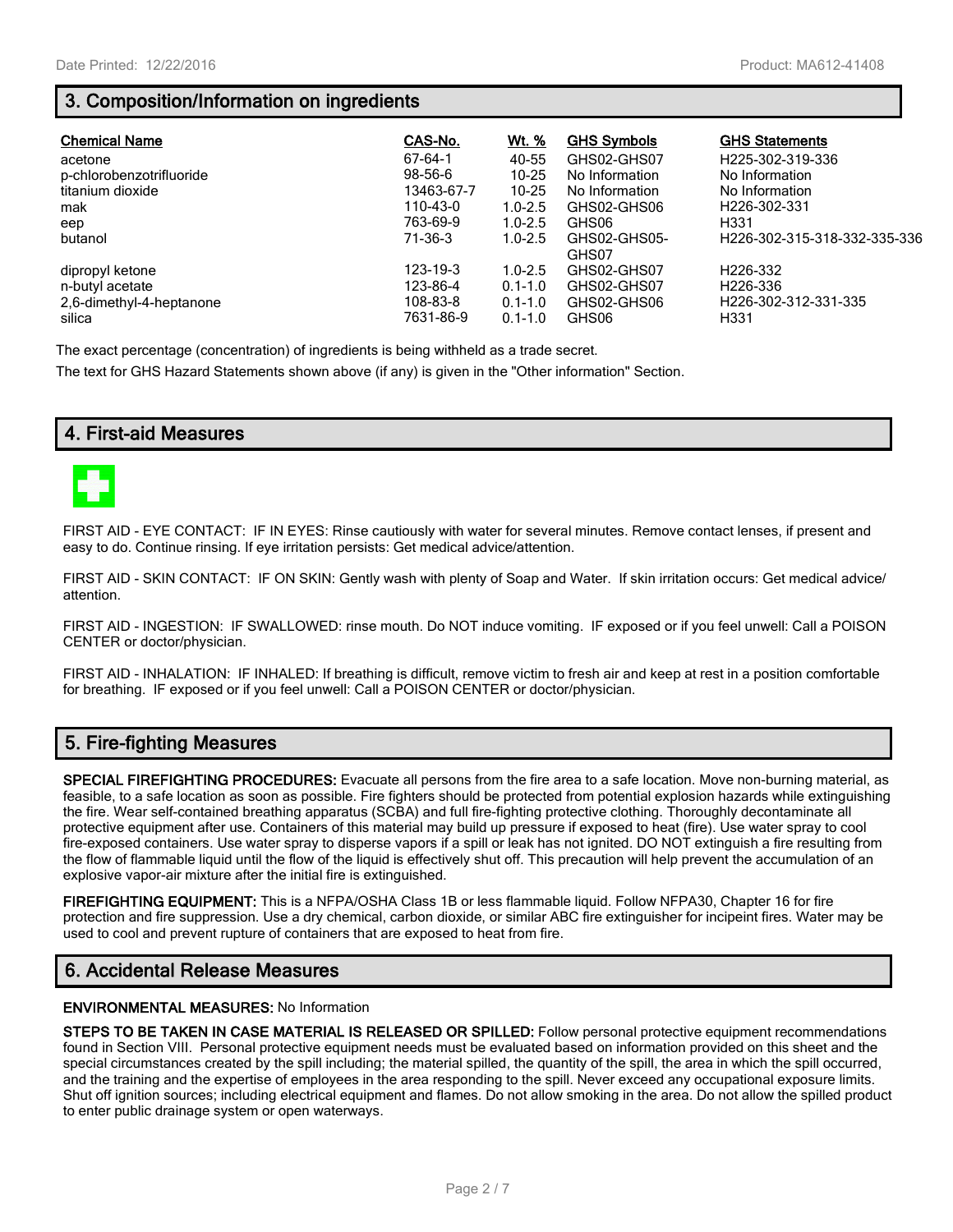## **7. Handling and Storage**



**HANDLING:** Avoid inhalation and contact with eyes, skin, and clothing. Wash hands thoroughly after handling and before eating or drinking. In keeping with safe handling practices, avoid ignition sources (smoking, flames, pilot lights, electrical sparks); ground and bond containers when transferring the material to prevent static electricity sparks that could ignite vapor and use spark proof tools and explosion proof equipment. Empty containers may retain product residue or vapor. Do not pressurize, cut, weld, braze, solder, drill, grind, or expose container to heat, flame, sparks, static electricity, or other sources of ignition. Any of these actions can potentially cause an explosion that may lead to injury.

**STORAGE:** Keep containers closed when not in use. Store in cool well ventilated space away from incompatible materials.

## **8. Exposure Controls/Personal Protection**

| Ingredients with Occupational Exposure Limits |                      |                       |                     |                         |
|-----------------------------------------------|----------------------|-----------------------|---------------------|-------------------------|
| <b>Chemical Name</b>                          | <b>ACGIH TLV-TWA</b> | <b>ACGIH-TLV STEL</b> | <b>OSHA PEL-TWA</b> | <b>OSHA PEL-CEILING</b> |
| acetone                                       | $250$ ppm            | 500 ppm               | $1000$ ppm          | N.D.                    |
| p-chlorobenzotrifluoride                      | N.D.                 | N.D.                  | N.D.                | N.D.                    |
| titanium dioxide                              | $10 \text{ mg/m}$    | N.D.                  | $15 \text{ mg/m}$   | N.D.                    |
| mak                                           | 50 ppm               | N.D.                  | $100$ ppm           | N.D.                    |
| eep                                           | N.D.                 | N.D.                  | N.D.                | N.D.                    |
| butanol                                       | 20 ppm               | N.D.                  | $100$ ppm           | N.D.                    |
| dipropyl ketone                               | 50 ppm               | N.D.                  | N.D.                | N.D.                    |
| n-butyl acetate                               | 50 ppm               | $150$ ppm             | $150$ ppm           | N.D.                    |
| 2,6-dimethyl-4-heptanone                      | 25 ppm               | N.D.                  | 50 ppm              | N.D.                    |
| silica                                        | N.D.                 | N.D.                  | N.D.                | N.D.                    |

**Further Advice: MEL = Maximum Exposure Limit OES = Occupational Exposure Standard SUP = Supplier's Recommendation Sk = Skin Sensitizer N.E. = Not Established N.D. = Not Determined**

#### **Personal Protection**



**RESPIRATORY PROTECTION:** A NIOSH-approved air-purifying respirator with the appropriate cartridge may be permissible under certain circumstances where airborne concentrations are expected to exceed exposure limits. Protection provided by air-purifying respirators is limited. Use a positive-pressure, air supplied respirator if there is potential for an uncontrolled release, exposure levels are not known or any other circumstances where air-purifying respirators may not provide adequate protection.



**SKIN PROTECTION:** Wear chemical resistant footwear and clothing such as gloves, an apron or a whole body suit as appropriate.



**EYE PROTECTION:** Wear chemical-resistant glasses and/or goggles and a face shield when eye and face contact is possible due to splashing or spraying of material.



**OTHER PROTECTIVE EQUIPMENT:** No Information



**HYGIENIC PRACTICES:** It is good practice to avoid contact with the product and/or its vapors, mists or dust by using appropriate protective measures. Wash thoroughly after handling and before eating or drinking.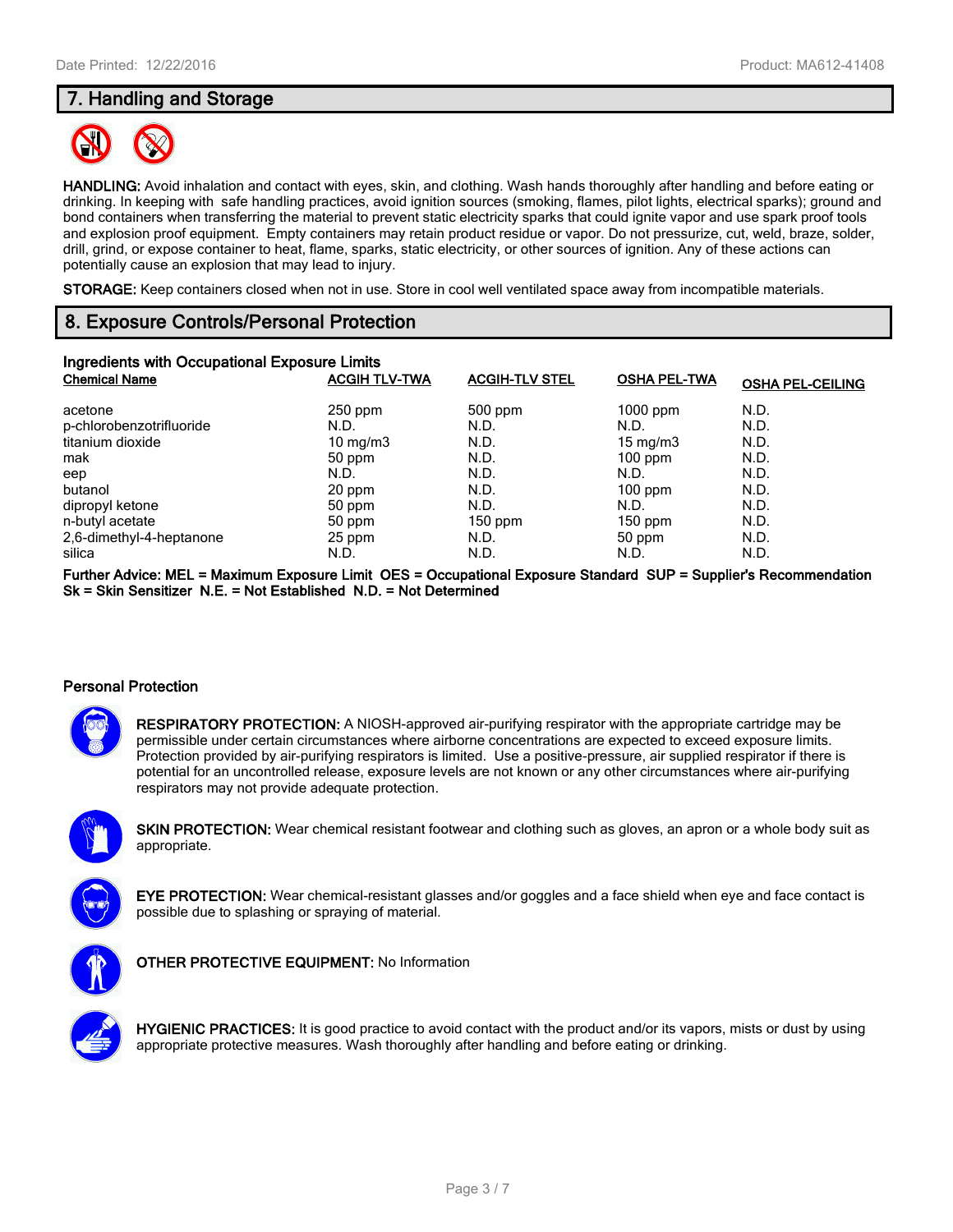## **9. Physical and Chemical Properties**

| Appearance:                    | Cloudy Liquid              | <b>Physical State:</b>                      | <b>LIQUID</b>  |
|--------------------------------|----------------------------|---------------------------------------------|----------------|
| Odor:                          | <b>Strong Solvent</b>      | <b>Odor Threshold:</b>                      | Not determined |
| Density, g/cm3:                | 1.014                      | pH:                                         | Not determined |
| Freeze Point, °F:              | Not determined             | <b>Viscosity:</b>                           | Not determined |
| <b>Solubility in Water:</b>    | Not determined             | Partition Coefficient, n-octanol/<br>water: | Not determined |
| Decomposition temperature, °F: | Not determined             | <b>Explosive Limits, %:</b>                 | Not determined |
| Boiling Range, °F:             | $>$ 100 °F                 | Flash Point, °F:                            | $-4$ $\circ$ F |
| Combustibility:                | <b>Supports Combustion</b> | Auto-Ignition Temperature, °F:              | Not determined |
| <b>Evaporation Rate:</b>       | Faster than Diethyl Ether  | Vapor Pressure, mmHg:                       | Not determined |
| <b>Vapor Density:</b>          | Not determined             |                                             |                |
| $N.I. = No Information$        |                            |                                             |                |

## **10. Stability and reactivity**

**STABILITY:** Stable under normal conditions.

**CONDITIONS TO AVOID:** Heat, flames and sparks.

**INCOMPATIBILITY:** Acids, Bases, Oxidizing agents

**HAZARDOUS DECOMPOSITION PRODUCTS:** Not determined.

## **11. Toxicological information**



**Practical Experiences**

**EMERGENCY OVERVIEW:** No Information

**EFFECT OF OVEREXPOSURE - EYE CONTACT:** No Information

**EFFECT OF OVEREXPOSURE - INGESTION:** No Information

**EFFECT OF OVEREXPOSURE - INHALATION:** No Information

**EFFECT OF OVEREXPOSURE - SKIN CONTACT:** No Information

**CARCINOGENICITY:** This product contains Titanium Dioxide, which is listed by IARC as possibly carcinogenic to humans (Group 2B). This listing is based on inadequate evidence of carcinogenicity in humans and sufficient evidence in experimental animals. This classification is relevant when exposed to titanium dioxide in dust or powder form only, including cured product that is subject to sanding, grinding, cutting, or other surface preparation activities.

#### **PRIMARY ROUTE(S) OF ENTRY:**

**Eye Contact**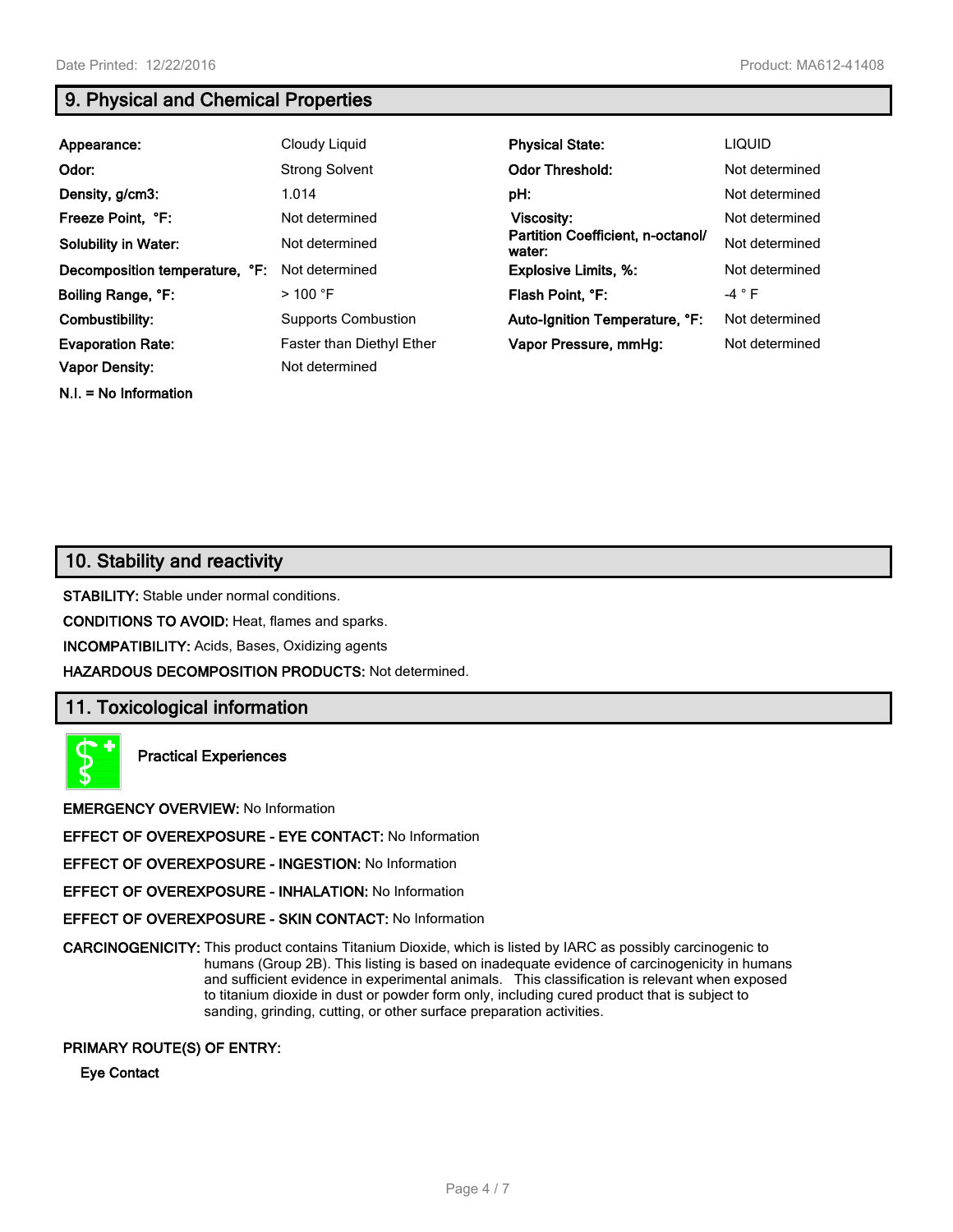#### **Acute Toxicity Values The acute effects of this product have not been tested. Data on individual components are tabulated below**

| CAS-No.<br>67-64-1 | <b>Chemical Name</b><br>acetone | Oral LD50<br>1800 mg/kg Rat | Dermal LD50<br>20000 mg/kg Rabbit | Vapor LC50<br>50.1 mg/L Rat |
|--------------------|---------------------------------|-----------------------------|-----------------------------------|-----------------------------|
| 98-56-6            | p-chlorobenzotrifluoride        | 13000 mg/kg Rat             | >2683 mg/kg Rabbit                | 33 mg/L Rat                 |
| 13463-67-7         | titanium dioxide                | >10000 mg/kg Rat            | >10000 mg/kg Rabbit >20 mg/l      |                             |
| 110-43-0           | mak                             | 1600 mg/kg Rat              | 10282 mg/kg Rabbit                | $>16.7$ mg/l                |
| 763-69-9           | eep                             | 3200 mg/kg Rat              | 4080 mg/kg Rabbit                 | $>20$ mg/l                  |
| 71-36-3            | butanol                         | 700 mg/kg Rat               | 3402 mg/kg Rabbit                 | 8000 mg/l Rat               |
| 123-19-3           | dipropyl ketone                 | 3280 mg/kg Rat              | 4641 mg/kg Rabbit                 | $>20$ mg/l                  |
| 123-86-4           | n-butyl acetate                 | 14130 mg/kg Rat             | >17600 mg/kg Rabbit 23.4 mg/l Rat |                             |
| 108-83-8           | 2,6-dimethyl-4-heptanone        | 2000 mg/kg Rat              | 2000 mg/kg Rat                    | N.I.                        |
| 7631-86-9          | silica                          | >5000 mg/kg Rat             | >2000 mg/kg Rabbit                | $>2.2$ mg/L Rat             |

#### **N.I. = No Information**

## **12. Ecological information**

**ECOLOGICAL INFORMATION:** Ecological evaluation of this material has not been performed; however, do not allow the product to be released to the environment without governmental approval/permits.

## **13. Disposal Information**



**Product**

**DISPOSAL METHOD:** Waste from this material may be a listed and/or characteristic hazardous waste. Dispose of material, contaminated absorbent, container and unused contents in accordance with local, state, and federal regulations.

**STEPS TO BE TAKEN IN CASE MATERIAL IS RELEASED OR SPILLED:** Follow personal protective equipment recommendations found in Section VIII. Personal protective equipment needs must be evaluated based on information provided on this sheet and the special circumstances created by the spill including; the material spilled, the quantity of the spill, the area in which the spill occurred, and the training and the expertise of employees in the area responding to the spill. Never exceed any occupational exposure limits. Shut off ignition sources; including electrical equipment and flames. Do not allow smoking in the area. Do not allow the spilled product to enter public drainage system or open waterways.

## **14. Transport Information**

#### **SPECIAL TRANSPORT PRECAUTIONS:** No Information

**DOT:** UN1263, PAINT, 3, II

**IATA:** UN1263, PAINT, 3, II

**IMDG:** UN1263, PAINT, 3, II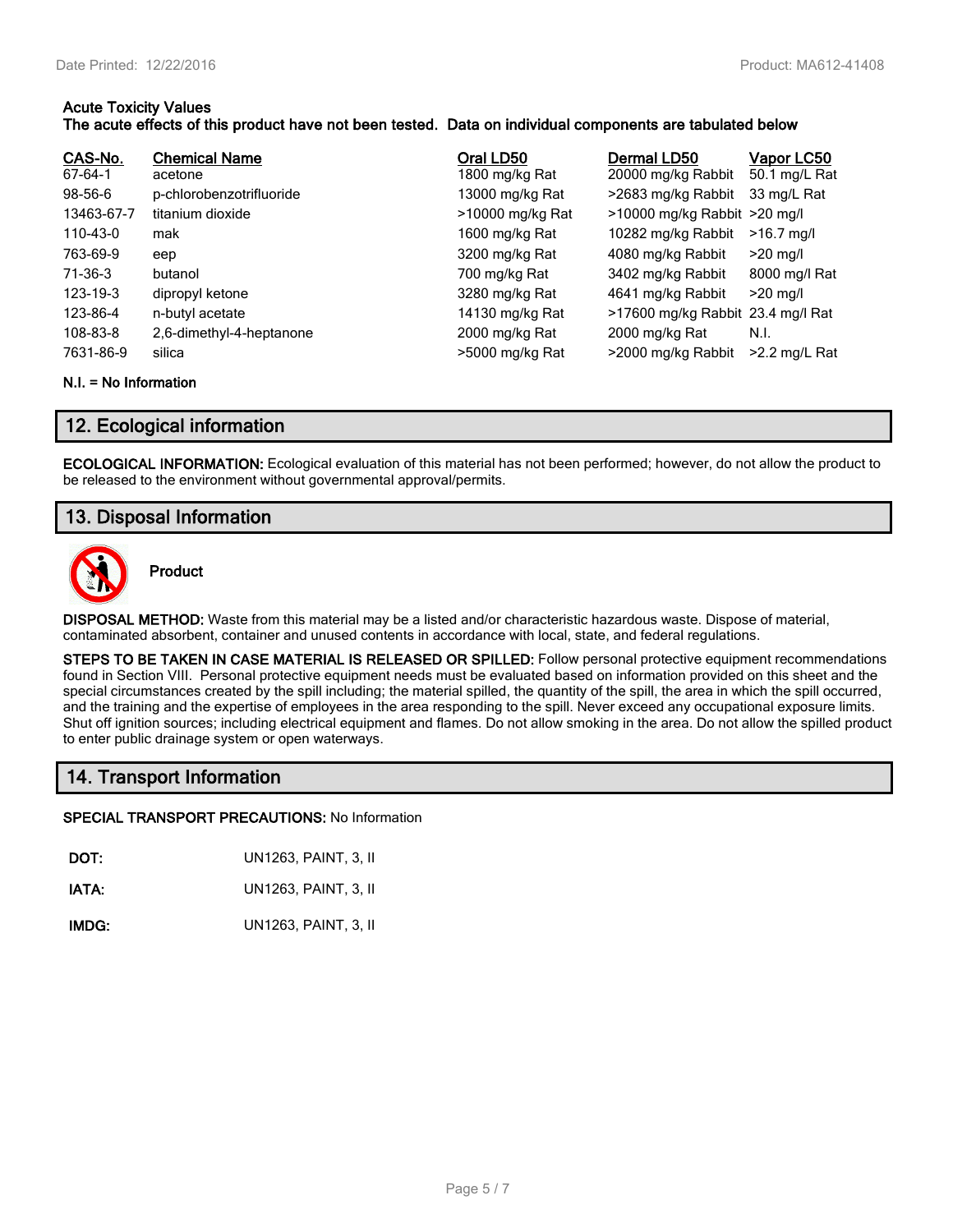## **15. Regulatory Information**

## **U.S. Federal Regulations:**

#### **CERCLA - SARA Hazard Category**

This product has been reviewed according to the EPA 'Hazard Categories' promulgated under Sections 311 and 312 of the Superfund Amendment and Reauthorization Act of 1986 (SARA Title III) and is considered, under applicable definitions, to meet the following categories:

Fire Hazard, Acute Health Hazard

#### **SARA SECTION 313**

This product contains the following substances subject to the reporting requirements of Section 313 of Title III of the Superfund Amendment and Reauthorization Act of 1986 and 40 CFR part 372:

#### **Chemical Name CAS-No.**

butanol 71-36-3

#### **TOXIC SUBSTANCES CONTROL ACT**

This product contains the following chemical substances subject to the reporting requirements of TSCA 12(B) if exported from the United States:

| Chemical Name                | CAS-No.   |
|------------------------------|-----------|
| p-chlorobenzotrifluoride     | $98-56-6$ |
| octamethylcyclotetrasiloxane | 556-67-2  |

## **U.S. State Regulations:**

#### **CALIFORNIA PROPOSITION 65 CARCINOGENS**

WARNING: This product contains a chemical known to the State of California to cause cancer.

### **CALIFORNIA PROPOSITION 65 REPRODUCTIVE TOXINS**

WARNING: This product contains a chemical known to the State of California to cause birth defects or other reproductive harm.

# **16. Other Information Revision Date:** 12/21/2016 **Supersedes Date:** 11/23/2016 **Reason for revision:** No Information **Datasheet produced by:** Regulatory Department **HMIS Ratings: Health:** 2 **Flammability:** 3 **Reactivity:** 0 **Personal Protection:** X

**Volatile Organic Compounds, gr/ltr:** 269

#### **Text for GHS Hazard Statements shown in Section 3 describing each ingredient:**

| H <sub>225</sub> | Highly flammable liquid and vapour. |
|------------------|-------------------------------------|
| H <sub>226</sub> | Flammable liquid and vapour.        |
| H302             | Harmful if swallowed.               |
| H312             | Harmful in contact with skin.       |
| H315             | Causes skin irritation.             |
| H318             | Causes serious eye damage.          |
| H319             | Causes serious eye irritation.      |
| H331             | Toxic if inhaled.                   |
| H332             | Harmful if inhaled.                 |
| H335             | May cause respiratory irritation.   |